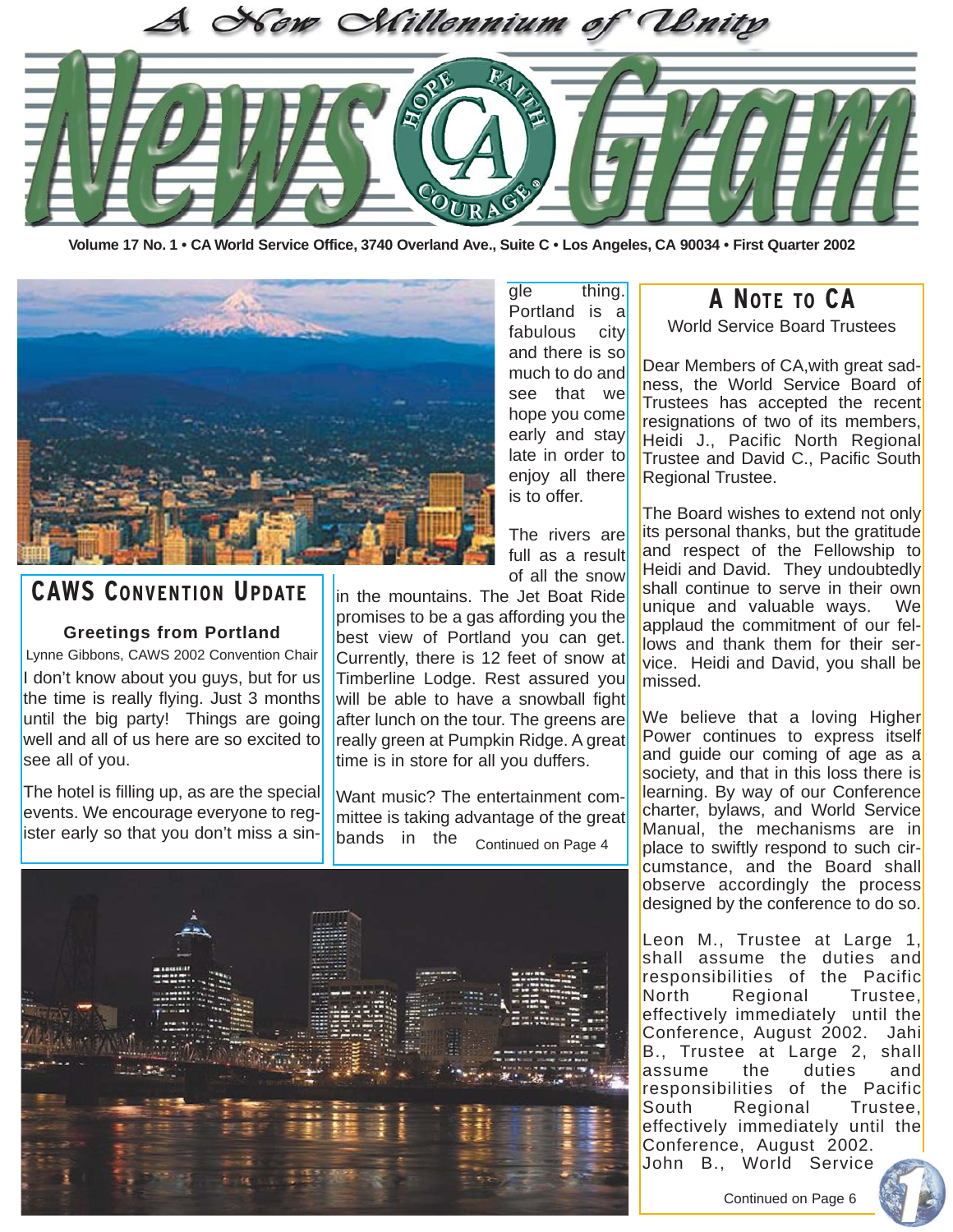#### **CAWS Board of Trustees**

**Teri K., Atlantic South Regional Trustee Marietta, GA**

> **John B., WS Trustee Los Angeles, CA**

**Leon M., Trustee at Large Los Angeles, CA**

**Hal K., Southwest Regional Trustee Houston, TX**

**Spencer B., Midwest Regional Trustee Columbus, OH**

**Amy B., Atlantic North Regional Trustee New York, NY**

> **Jahi B., Trustee At large Kansas City, MO**

**Elizabeth S., WSO Trustee Pasadena, CA**

#### **CAWSO Board Of Directors**

**Steve E., Chairperson Culver City, CA**

**Mark K., Vice-Chair Ventura, CA**

**John VH, Treasurer North Hills, CA**

**Kevin M., Director Los Angeles, CA**

**Elizabeth S., Director / WSO Trustee Pasadena, CA**

**John B., Director / WS Trustee**

**Los Angeles, CA Patty F., Paid Director**

#### **CAWSO Personnel**

**Patty Flanagan Office Manager**

**Akasha Jelani Customer Service**

**Karen Layns Shipping Coordinator**

> **Leandra Caszatt Office Assistant**

**NewsGram Staff Kevin M., Editor in Chief Patrick P., Art Director**

**"NewsGram" is a quarterly publication of the World Service Office of Cocaine Anonymous. It is intended solely for the information of members of the fellowship of Cocaine Anonymous. Any unauthorized publication or duplication is prohibited. Send all mail to: NewsGram, c/o CAWSO, 3740 Overland Avenue - Suite C, Los Angeles, CA 90034, E-mail: newsgram@ca.org, Fax (310) 559-2554**

**or call (310) 559-5833.**

### **Note from the WSO**

**Greetings from your World Service Office. We here at the Office are all busy preparing for this year's World Service Convention being held in Portland, Oregon over Memorial Day Weekend, and we hope you are too. The deadline for mail-in registration is April 30, so be sure to get your registrations in and make your hotel reservations. If your group doesn't have registration forms, ask your GSR why not and then go on line to www.ca.org. Not only will you find lots of information about the Convention, you will also find a link to a new program that allows you to actually register online. For those of you who still suffer from the character defect of procrastination, you might note that no banquets will be sold after April 30. So if you want to attend the banquet, register right away.**

**As many of you know, the annual CAWS Convention is the primary fundraiser that keeps your World Service Office up and running. We wish that were not the case, and are working toward a goal of subsisting more on Seventh Tradition donations and sales of chips and literature. But until then, your attendance at the Convention does more than provide an opportunity to share fellowship and recovery with fellow CA members from all over the world – it provides vital financial support for your World Services. We hope you also read the article in this issue of the NewsGram about fundraising and prudent reserves.**

**If your District or Area has a prudent reserve earmarked for H&I, now would be a good opportunity to forward those funds to help with a special project. The H&I Committee for the World Service Conference has approved a script and a budget for a video that could be made available to hospitals and institutions to carry the message that CA panels can bring recovery to those who desperately need it. Unfortunately, we still need to raise about \$10,000 to make production of this video possible. Any group or individual may send funds to the WSO and request that they be designated for this video project, and we hope that those who can will do so.**

**There have also been a couple of changes on the Office Board. We were saddened to hear, as reported elsewhere in this issue, of the resignations of Pacific North Regional Trustee Heidi J. and Pacific South Regional Trustee David C. David also served on the Office Board, and we will miss his participation. The good news is that after a long search we have finally filled the office of WSO Treasurer. Our new Treasurer, John V.H., is eminently qualified and, having worked previously as a part-time bookkeeper for the Office, was already familiar with our finances. John and the rest of the Board look forward to seeing you in Portland. Please approach any of us with your questions or concerns. We are your trusted servants!**

**In love and service, Your World Service Office**

# **Where to Write:**

**CAWS** Board of Trustees P.O. Box 492013 Los Angeles, CA 90049-8013

**CAWSO** Board of Directors 3740 Overland Avenue - Suite C Los Angeles, CA 90034-6337

**ATTN: NewsGram Editor** c/o CAWSO 3740 Overland Avenue - Suite C Los Angeles, CA 90034-6337

*The NewsGram presents experiences and opinions of Cocaine Anonymous members. The opinions expressed herein are those of the individual contributors and are not to be attributed to nor taken as an endorsement by either Cocaine Anonymous or the NewsGram.*

The NewsGram is always looking for submissions! If you have ideas, cartoons, poems, stories or any other recovery or service related material that you would like considered for publication in future issues of the NewsGram, please forward with written permission and your original work to: NewsGram Editor, c/o CAWSO, 3740 Overland Avenue - Suite C, Los Angeles, CA 90034. Remember, we receive a lot of contributions, so your submission may not be selected, or at least not right away. You may see it in an upcoming issue! Name \_\_\_\_\_\_\_\_\_\_\_\_\_\_\_\_\_\_\_\_\_\_\_\_\_\_\_\_\_\_\_\_\_\_ Phone Number ( ) \_\_\_\_\_\_\_\_\_\_

- Address \_\_\_\_\_\_\_\_\_\_\_\_\_\_\_\_\_\_\_\_\_\_\_\_\_\_\_\_\_\_\_\_\_\_\_\_\_\_\_\_\_\_\_\_\_\_\_\_\_\_\_\_\_\_\_\_\_\_\_\_\_\_
- 

 $\text{City}$   $\qquad \qquad \qquad \qquad \qquad \qquad \qquad \text{State} \qquad \qquad \text{Zip} \qquad \qquad \qquad$ I herby give CAWSO, and NewsGram express permission to reprint my original work entitled:

 $\_$  , and the set of the set of the set of the set of the set of the set of the set of the set of the set of the set of the set of the set of the set of the set of the set of the set of the set of the set of the set of th in any future publication. I understand materials submitted may be edited for publication or may not be used, at the discretion of the Editors. Original work cannot be returned. All future publication rights remain those of author.

#### **Attention: CA Hotline Chairs**

If your hotline number covers other area codes, please let the World Service Office know. The other area codes will be added to your hotline number for referencing purposes in the 800 # computer. Please phone (310) 559-5833, Fax (310) 559-2554 or e-mail cawso@ca.org.

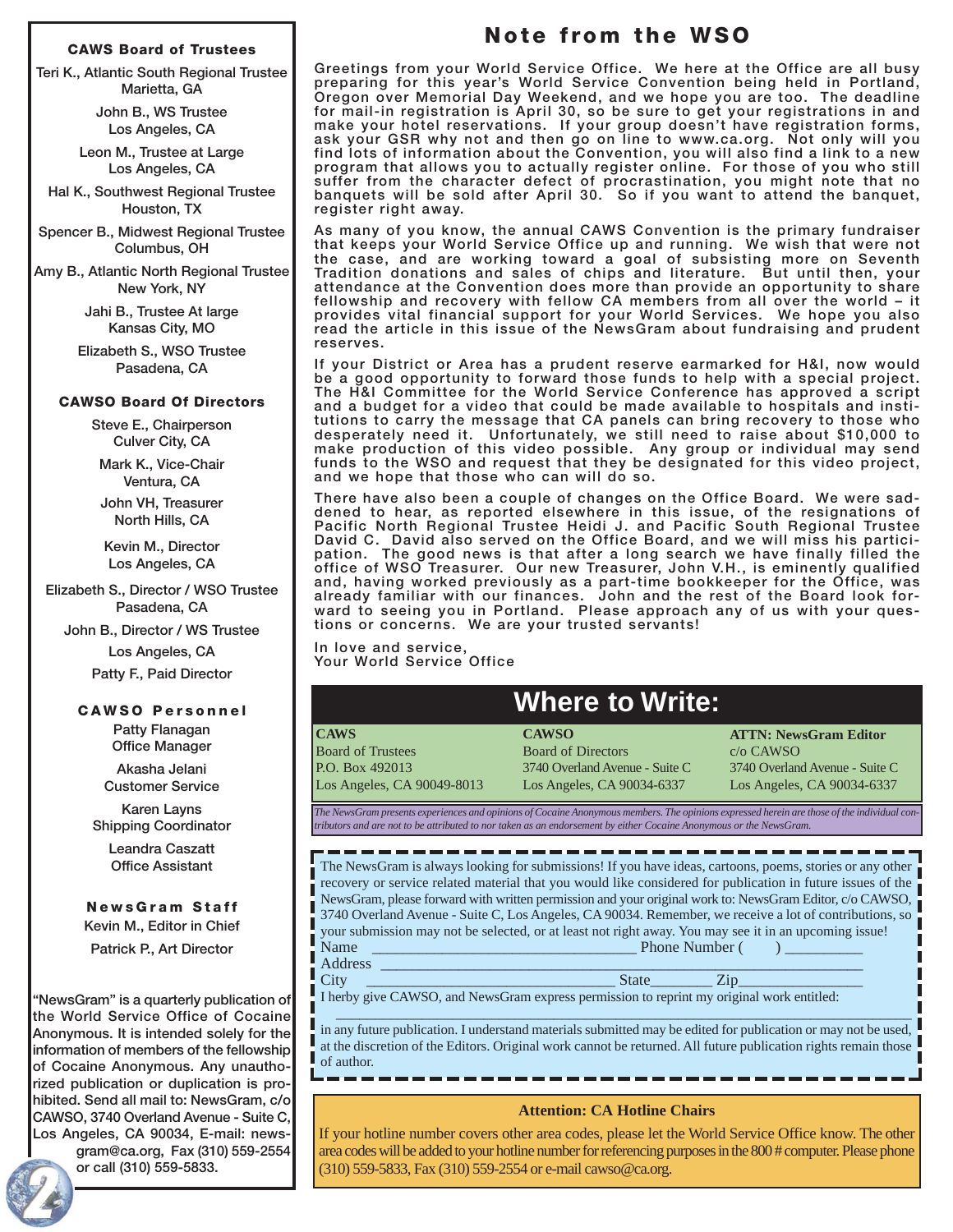# *CALENDAR OF EVENTS*

**Message of Hope The 10th Annual UK Convention of CA April 19 – April 21, 2002 The Hilton Brighton West Pier East Sussex, Brighton, England Hotel Reservations: +44 (0) 1273 329 744 Niels (Reg. Chair): +44 (0) 20 8289 8684 or email: nielsjuel@aol.com Veronica (U.S. Outreach): e-mail: oxylou@aol.com David (Conv. Chair): +44 (0) 7940 566 054 Or email: davidcosta70@hotmail.com**

#### **Unity Under the Stars 14th Annual Campvention**

**April 19-20,2002 Lake Perris, CA Chair: Michael R. (310) 320-6979 Vice-Chair: Maria A. (310) 3701550 Carla A. (949) 481-4334**

#### **This Exit 2002 Atlantic South Regional Convention April 26 – April 28 2002**

**Holiday Inn Select Fort Meyers, FL Hotel Reservations (941) 482-2900 Sean H. (941) 275-6603 Dennis H. (941) 822-5958**

#### **Decade of Recovery Manitoba Area Of CA Convention 2002 April 27-28, 2002 Robert A Steen Community Centre (204) 795-1155 e-mail: AIGIE@ESCAPE.CA**

#### **Today is the Gift Illinois Area Unity Convention May 3-5, 2002**

**Wyndham Hotel Itaska Illinois Hotel Phone (630) 773-4000 Jimmy (847) 922-0000 Anna (630) 207 5780 Michael R 847 331-8518**

#### **Moment Of Clarity 18th Annual CA World Service Convention May 23 – May 27, 2002 The Portland Hilton Portland, OR (800) Hiltons or (503) 226-1611 Chair: Lynn G. (503) 281-1336 Vice Chair: (503) 768-4700 Hotel Liaison: (503) 655-7784 Programs Chair: (360) 576-5972**

**Progress Not Perfection 12th Annual CA Ohio Area Convention July 5-7 2002 Four Points Sheraton Ruby M (330) 484-4805 Mark H. (330) 854-4371 Rahn H. (330) 823-2503**

#### **Unity in Recovery 5th Annual Alberta Area July 19-21, 2002 Calgary, Alberta**

**Coast Plaza Hotel Hotel Reservations (403) 248-8888 Tickets and Registration: Gord E. (403) 280-4580 Chair: Caryl F.(403) 313-1108 Vice-Chair: Trevor (403) 228-1316**

#### **The Best "20" We've Ever Had The 16th Annual Texas State Convention Aug. 2nd-4th,2002.**

**Omni Hotel (800)THE OMNI Chair: Lana B. (714)643-8551 Vice Chair: Wilbert L. (281)999-3117 Registration: Bobbie H. (713)290-9445**

#### **Essence of Recovery 18th Annual C.A.L.A. Convention 2002 August 22-24,2002**

**Palm Springs, CA Wyndham Palm Springs Hotel Hotel Reservations (800) 996-3426 Chair: Darryl G. (323) 737-3170 Vice-Chair: Jeff L.(310) 677-3459 Registration: Joyce P.(323) 971-5011**

#### **Kaleidoscope of Miracles Southwest Regional Convention Sept. 20-22 2002**

**Sheraton San Marcos Resort (408) 812-0900 Phoenix, AZ. Alan W. (602) 403-3267 Michael C. (602) 997-7681**

#### **Recovery in the Rockies Annual CA Convention Oct. 10-11-12-13-2002.**

**Midway, UT-at-The Homestead Troy G. 801-451-5951 email: tg1313@raidersfan.net Terry M. 801-521-5397 email: bigterry@aol.com Nicki B. 801-4672687**

#### **Spiritual Principles Solve Problems Men's Conference Oct.12,2002.**

**Akron City Hospital Fred P. 330-253-4758 or 330-459-5311 (cell) Terry D.K.330-374-3777 or 330-256-2148(cell) Rick R. 330-865-5677 or rick@neo.rr.com**

**Ride the Wave, Surf the Spirit Unity in Recovery Oct. 25-27, 2002 Ocean City, NJ**

**The Flanders Banquet Center Hotel Reservation (609) 399-1000 Chair: George (215) 969-4160 Vice Chair: (215) 338-9966 Treasurer: (267) 784-3335**

#### **The Day After the Nightmare Midwest Regional Convention Nov. 1-3, 2002 Radisson City Centre Indianapolis, IN (800) 333-3333 Chair: Harrison J. (317) 290-7080**

#### **Recovering Together Nov. 1-3,2002 Toronto, Ontario, Canada**

**Primrose Hotel Hotel Reservation 1-(800) 268-8082 or 1 (416) 977-8000 Registration Chair: Dorian C. dorianleclarke@eol.ca Chair: David L. myrecovery@rogers.com,** 

**Take A Chance on Recovery, The Odds are Better" Northern California Convention of CA Nov. 15,16,17, 2002 Sands Regency Hotel (800)648-3553 Felicia A. , Chair (209)478-5891 Bill E. (415)285-6893 Bob L. , Hotel Liason, (415)883-2900 e-mail: lemjon@juno.com**

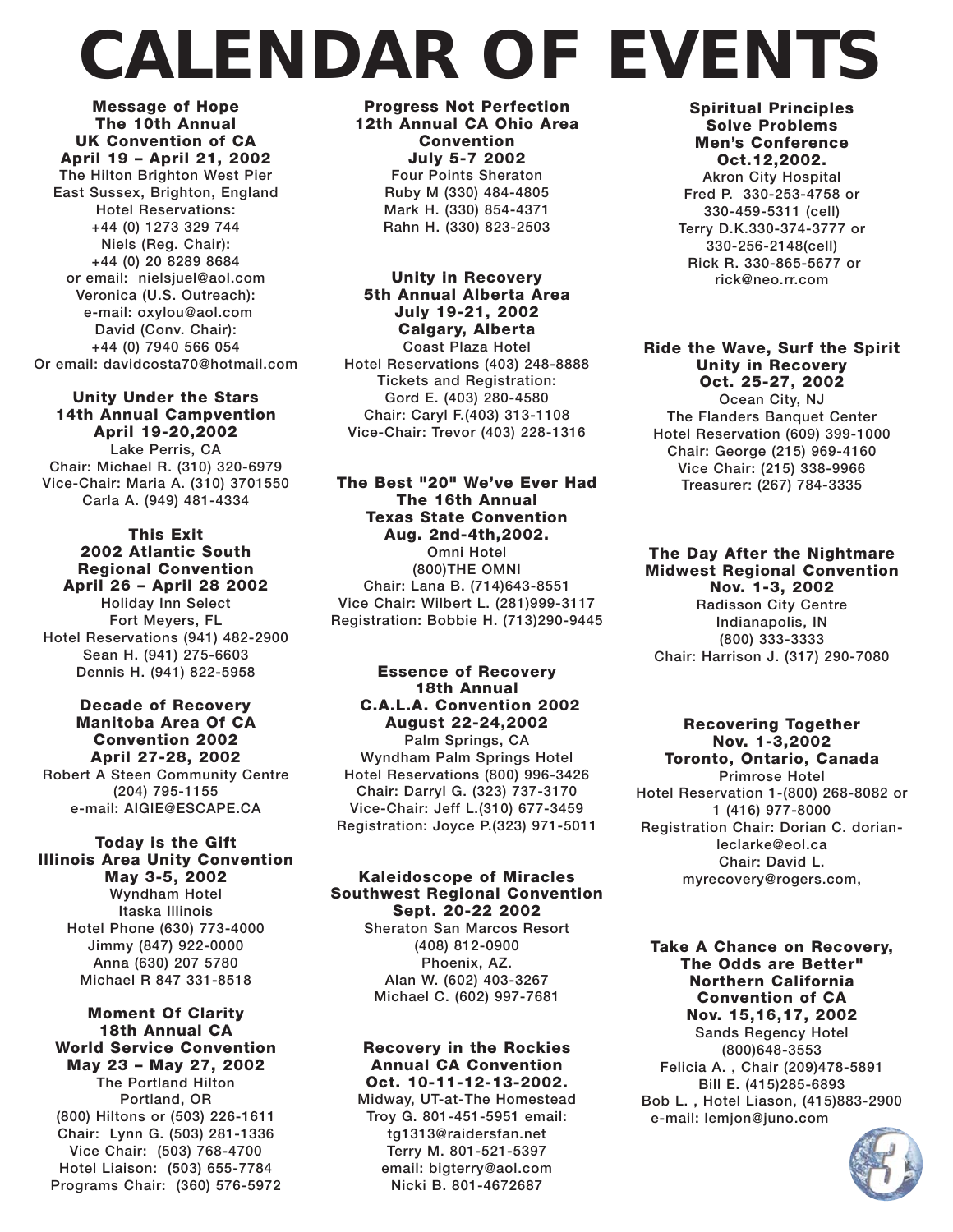CAWS Convention- continued from page 1.

Portland area to provide something for everyone. Plan to attend every dance so you don't miss a single minute of the fun!

And most importantly: the recovery. Great speakers are scheduled and confirmed as well as fantastic workshops. This committee has worked



Portland Cityscape

really hard to provide a diverse crosssection of the fellowship in the hopes that everyone hears something that will keep them clean and sober one more day. And isn't that what this is all about?

Register now, reserve your room, and come have a great time! We're all waiting for you! ▼

## **Trustee Corner**

Our World Service Manual states that one of the functions of the Trustees is to be "the guardians of the Twelve Traditions." What does that mean? And how do we do that?

First, we are obligated to adhere to the Traditions to the best of our ability. This means that we must abide by them in our conduct as a board as well as in our personal conduct.

Also, in our frequent discussions with members of the fellowship and in our Regional Trustees' ongoing review of what is happening in the Areas within each Region, we sometimes become aware of potential Tradition violations. Because the maintenance of the Twelve Traditions is vital to the survival and growth of Cocaine Anonymous, these potential violations are a priority item to be discussed among us during our quarterly meetings (generally held in November, February, May and August), monthly

conference calls and, if appropriate, during special conference calls and in emails throughout the year.

If a consensus is reached or, if that is not possible, a majority vote determines that a particular action is a

> serious Tradition violation, we generally craft a statement to the Fellowship and/or a letter to the appropriate individual, group, district or area

that conveys this opinion and the reason for it as clearly as we can. In addition, the Board of Trustees also makes statements concerning important issues in the performance of its other functions: "to deal with matters, both inside and outside the fellowship, which affect the continuation of CA growth"; and "to actively seek and encourage ways of carrying the message of recovery to the addict who still suffers."

With respect to the Traditions, the Board of Trustees has recently made the following statements:

•In support of the 6th and 10th Traditions, the World Service Board of Trustees recommends that CA events be named without reference to any holidays (for example, Christmas, Fourth of July, Victoria Day, Thanksgiving, etc.) keeping in mind that our Fellowship includes people of many faiths, countries and traditions.

•The WSBT recommends that the CA Fellowship be ever mindful of the 4th, 6th, 7th and 10th Traditions when engaging in any activity that results in the raising of funds which are to be used in support of their districts and/or areas.

•The 7th Tradition prohibits any fundraising solicitation to outside entities (corporations, businesses, individuals, churches, schools, etc.) in the name of Cocaine Anonymous.

Minutes of all of the Board of Trustees' meetings are sent to the fellowship in the delegate mailings and these items are included in those minutes. In the future, we will also publish these items in the Trustee Corner of the Newsgram, in order to ensure that as many members as possible may read about them.

We would also like to take this opportunity to remind members of the Fellowship that all members of the Board of Trustees serve all members of the Fellowship, not just regions or areas or districts, and not only the specific geographic or functional areas to which we are assigned. In other words, if you need anything, or wish to discuss anything concerning Cocaine Anonymous, please give one or more of us a call or an email. We will do all we can to assist you. Thank you for allowing us to be of service. ▼

In love and service,

Your World Service Board of Trustees

e-mail: wsbt@ca.org

# **Never Alone Unity Corner**

Lionel H, Aurora, CO

It seems like just yesterday that I was a newcomer. At meetings I was in a sea of new faces, frightened and jittery. I truly missed my old drug crowd. At one meeting a tattoed, pierced, spikehaired guy approached me and said: "You don't have to feel alone anymore." Those words meant a lot to me, and eased my feeling of isolation.

That experience has stayed with me. Whenever I'm in a meeting and I see a newcomer standing alone, I always let them know that they don't have to do this recovery thing alone. In fact, that is what Unity is about to me: different types of people on the same journey - and not having to do it alone. ▼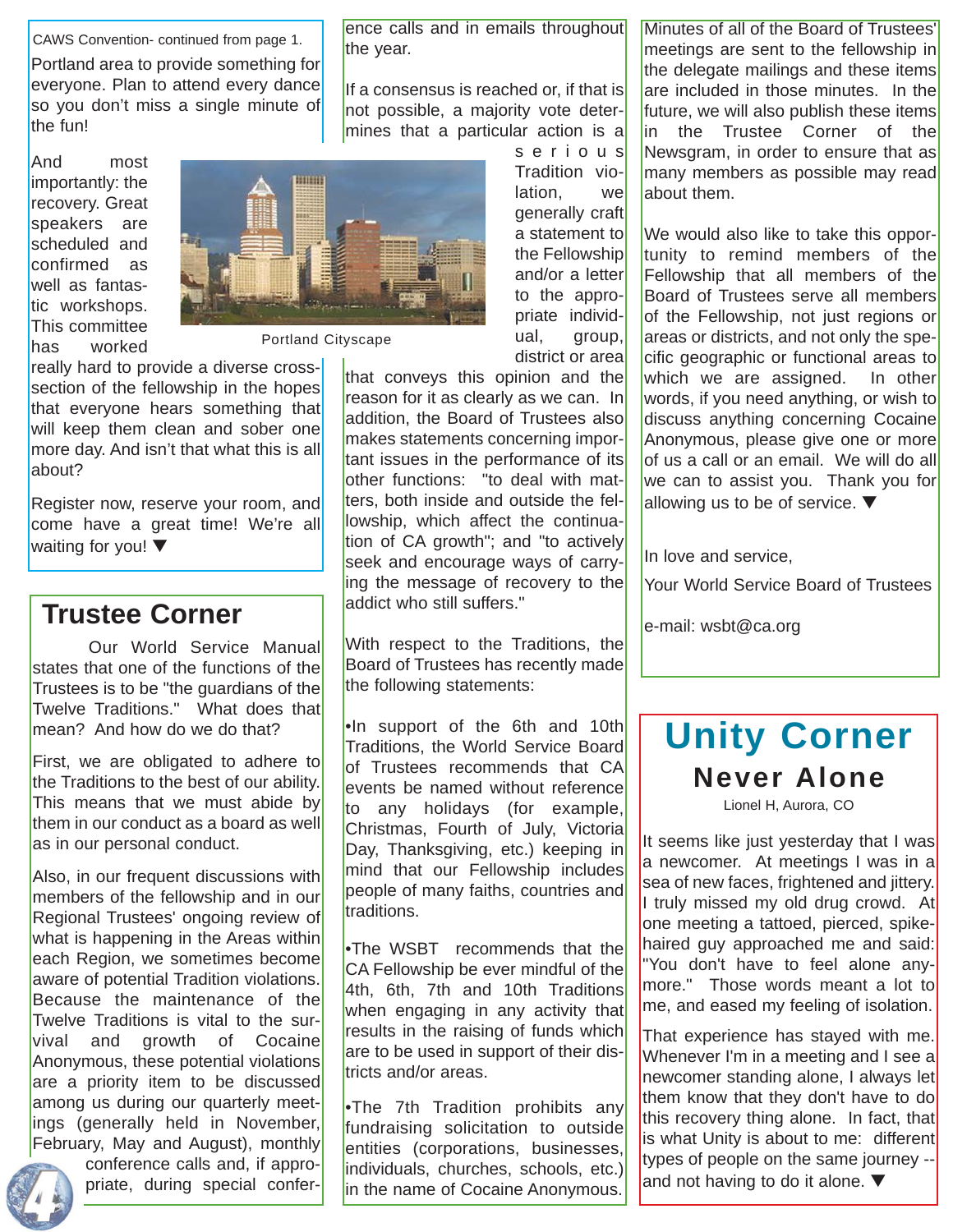# **Why Is It So Great Being Involved in Service?**

Bryan S., Simi Valley, CA

Service is the greatest gift I've been given through this fellowship. It has allowed me to assert myself in areas that I didn't know I had: the ability to act within a group instead of acting as the self-centered egotistical maniac that I was.

I can view life's actions in the form of how this affects our structure as a whole, and leave behind the ever-sopowerful self-inflicting ego. I may not like some of the thoughts my mind comes up with, but when I place them on the table and the group decides which direction we are going, I know God is working through me. With God in my life I can help others recover from this seemingly hopeless state of mind and body. Being involved in service is where I met those people who had that gleam in their eye, and that sense of spirituality around them. That is what I wanted when I got here, so I started following these people around, doing the things they were doing, and like a miracle it happened to me, too. I now have some of that same gleam in my eye, and some of that same sense of spirituality around me as well, today.

Getting there was no easy task. I started my service work in meetings, and soon was introduced to our GSO, as a newly appointed GSR. Since then, I've held nearly all possible commitments at the meeting and GSO level. I've been a special events chair for my area, as well as on many convention committees. After several years of service, they even went so far as to elect me the Chair of my area. Talk about humility! Currently I'm a World Service Delegate for my area, and I have the privilege to be the Secretary for the Structure and By-Laws Committee at

the World Service Conference.

My life has changed so dramatically since I've been involved in service. I'd like to get more people involved in service, but no matter how much I pitch that service is the way to ensure your sobriety, still only 5% of this fellowship does 110% of the work.

When I go out and speak on panels, I share my Experience, Strength and Hope. Usually I tell the group of my opinion about service work and how it helps addicts stay sober. I usually talk about the statistics on how 95% of the people in service stay clean. I will then expound on how to get involved in service -- even directly out of a detox.

It's easy: find a meeting that you want to go to. When you get there, see what commitments aren't filled. If there is no greeter at the door, ask the group if you can volunteer for the job. If there's no coffee, that's your job. There's always someone needed to help clean up.

Each commitment you take will help you become part of the group. If you are the greeter, everyone will know ho you are. If you make coffee, they'll not only know you, but be looking forward to your arrival. Not only will you start to get to know everybody in the group, but when the next meeting level commitment becomes available, you are a shoe-in for the job. Keep doing these kinds of service commitments at the groups you go to, and sooner than later, you will look back and realize that you are not only being of service, but that you actually are enjoying getting out of yourself and helping others.

For some unknown reason service, along with the Steps and a sponsor, and working with folks newer than yourself, forms an almost unbreakable foundation for sobriety. I know this program works, because it has worked for me since January 23rd, 1989. That was the first time I was exposed to this program, and I have not found it necessary to drink or use since.

I'm not saying I didn't want to, just that it turned out not to be necessary.▼

### **HOW ARE WE DOING? LET US KNOW AT:** NewsGram@ca.org

Something you'd like to see more of? Don't hesitate to contact us.

**Moment of Clarity 2002**

**Cocaine Anonymous World Service Convention Portland, Oregon May 23rd - 27th, 2002**

*The purpose of the World Service Convention is to promote enthusiasm and unity within the Fellowship of Cocaine Anonymous, and to work toward the continued growth of Cocaine Anonymous throughout the world through financially supporting World Services' effort to carry the message of recovery to the addict who still suffers.*

*Join us in the heart of the City of Roses, where the warmth of our fellowship will create:*

> *Moment of Clarity 2002 Info: Lynn G.: (503) 281-1336 http://www.ca.org*

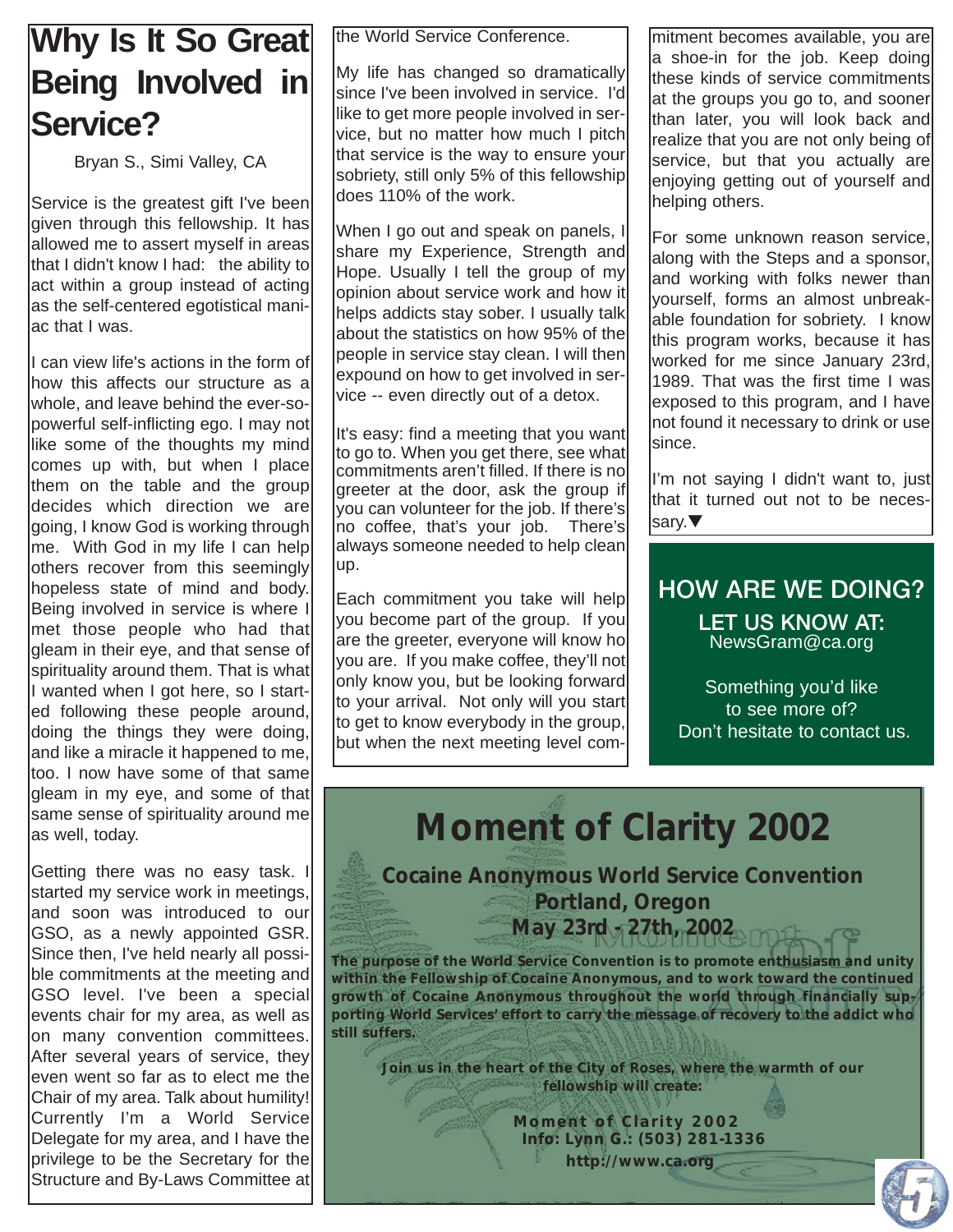# *Carry the Message Special Need for Contributions*

**The H&I Video has been cleared of all Fellowship conflicts and Tradition violations. Currently, the production process is starting to develop. If your Area or District has an overabundance of H&I funds, PLEASE send to: WSO - Earmarked H&I VIDEO.**

#### **CAWSO**

**3740 Overland Ave. Suite C - Los Angeles, CA 90034 (310) 559-5833 or email us at: cawso@ca.org**

**Anyone interested in this project should contact Miss Patty at the Office.Thank you for your help – This is a great way to give back. Harrison J. – H&I Chair World Service Conference Committee**

### **SURVEY REMINDER**

**In order to better serve the Fellowship, World Service is taking two surveys of the membership. Please look for the 2002 Public Information Survey and the 2002 Book Preference Survey, and fill them out soon. Survey forms are available from your GSR or World Delegate, or from the CA World Service Office.**

# Get Published! The NewsGram is now accepting arti-

**cles, stories, poems, cartoons, and photos for up coming NewsGram issues. Please limit your article, story or poem submission to five hundred typewritten words. Be sure to include the release form found on page 2. Submissions should be received no later than 45 days prior to end of each quarter otherwise the NewsGram will file your submission for future use. Submission does not guarantee publishing. Send your submission to:** 

CAWSO Attn: The NewsGram 3740 Overland Ave. #C • Los Angeles, CA 90034-6337 or Email us at NewsGram@ca.org

**The 2002 CA World Service Conference will be held Wednesday, August 28 through Sunday, September 1, 2002.** 

**Note that this year's conference will start at 9AM, with orientation Tuesday evening. Please make you plans accordingly. The conference will be held again at the:**

> **Sheraton 4 Points Hote**l **9750 Airport Blvd. Los Angeles, CA 90045 (310) 645-4600**

#### continued from page 1

Trustee, shall assume the duties as Trustee Liaison to the 2002 Portland Convention, with assistance from Leon M.

Indeed, the World Service Board of Trustees serves at the pleasure of the Fellowship and welcomes the opportunity to hear from each of you on this and other matters affecting Cocaine Anonymous. In turn we shall be committed to a prompt, thoughtful and specific response to each communication. Moreover, we look forward to meeting and speaking with each of you in person at the World Service Convention in Portland, Oregon this May.

Finally, we urge you to search your own experience. We think you will agree that the journey into service may, from time to time, present challenges, obstacles, and often, unexpected outcomes. There are two paths to choose fear or faith. The World Service Board of Trustees chooses faith, and has agreed that this circumstance is an opportunity to further commit ourselves as a board to the service with which you have entrusted us. ▼

We wish to express our deepest Hope, Faith, and Courage, in this time of change.

In Loving Service, The World Service Board of Trustees e-mail: wsbt@ca.org

> **HOPE** Dave M., Halifax, Nova Scotia, Canada

I did not know much about "Hope" until I made it into the program of C.A. For me "hope was when you wished for something you wanted and got it. The only thing that was on my mind was hope that the dealer was not out when I got there. I knew what "hopeless" was because that is where my first blast of the pipe took me. The only thing emptier than my body was my state of mind.

I had felt this way for years. I was alone in my own skin even when there were people around. I felt like I was on the outside looking in. I was very isolated within myself due to shame and fear. I had body shame about the way I looked because I could not accept myself for



continued on page 7.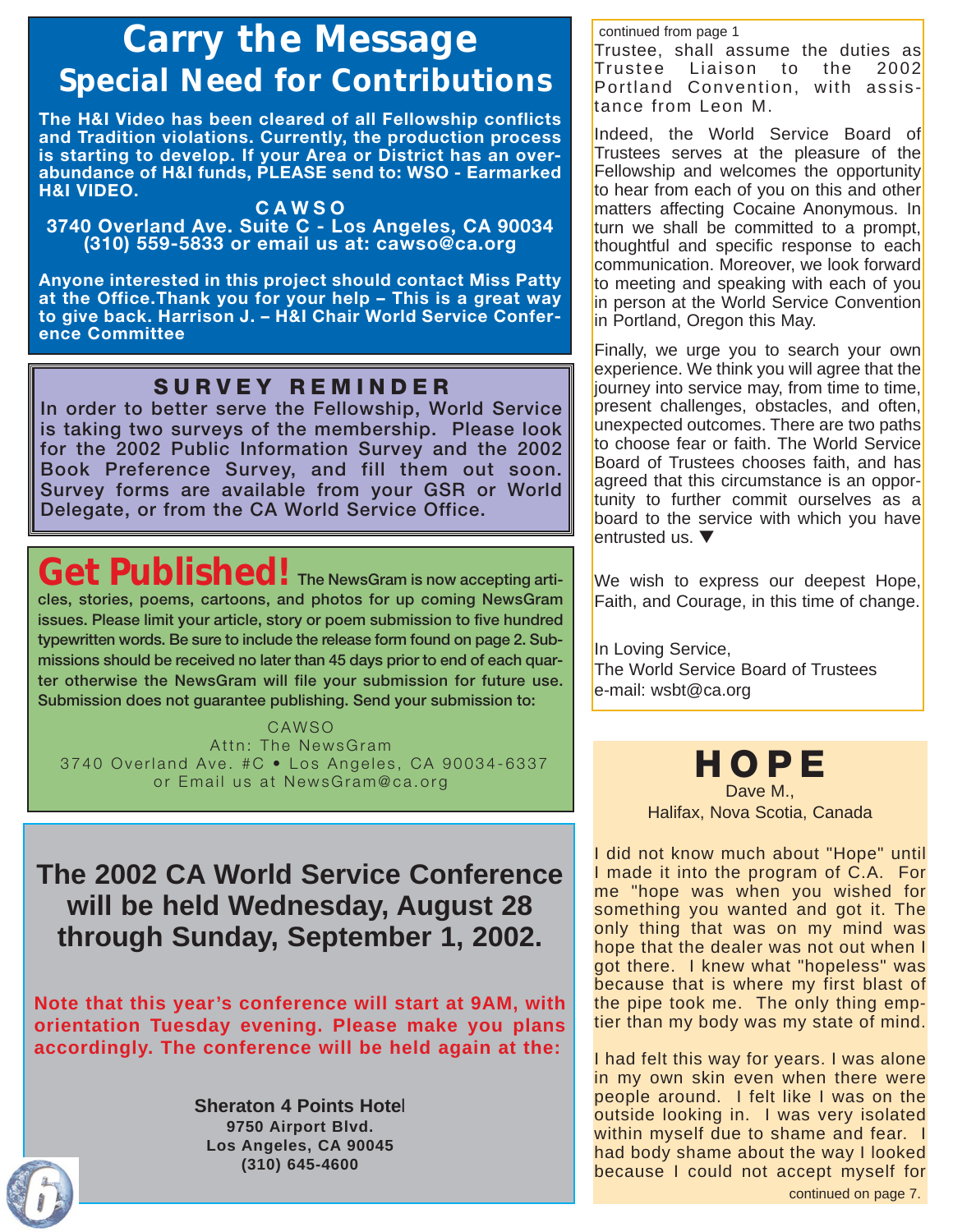### **Amends Are When You Least Expect Them**

#### Anonymous Addict, Los Angeles, CA

In my 9th step, I tried to make amends to people I had hurt, but they all said, "Stay the f-k away from me, you evil bitch. I don't want to talk to you. And instead of mailing me a check, mail me a money order so you can't follow it back to me."

I had heard all these people in meetings say they had wonderful relationships with people that they made amends to. Their family had forgiven them. But the women to whom I tried to make amends did not want to see me again. And I had no sense of forgiveness. Luckily the AA Book says that not everybody's reactions will be positive. All they promise you is that you're not going to pick up. And that was miracle enough.

In my fourth year, I met a woman in a jail-alternative sober rehab, in a lock-down unit. She had come up to me at a meeting and asked me to be her sponsor. We had gone through her first and second step when she called me on a Sunday afternoon and said a man who raped her just arrived in the unit. She was going to go AWOL. I asked her to wait until I got there and I drove over there right away. We wrote out a quick 4th step together about what had happened, what she was feeling, and what her part had been. They had been doing crack out at the railroad tracks. She had put herself in dangerous places with dangerous people. That was her part in it. When she got to the part where he raped her, she asked me, "What was my part in that?" I told her she didn't have a part in that part. That was his part. All she did was put herself in that position, but the man had the responsibility of raping her. She said, "All rapists are monsters."

At that moment, I realized that even though I couldn't make direct amends to these people I had raped, because none of them would talk to me, I had the opportunity now to make living amends. I took a big gulp, and said, "What do you think of me?" "You?" she said, "You're really nice. You let people come over and spend the night on your couch.

continued from bottom of page 6.

the way I was. Nobody wanted me around, not even my own mom and dad. They shut me out of their life! The son that they had loved grew up to be a cocaine junky, living on the street with nothing, and shacking

You're generous. You have all these sponsees, but you took the time to run over here to talk to me."

"I'm a rapist." I told her. She said, "No, not you." I was crying and I said, "Yep. And I'm proof that people can change. If you work the program and you do your steps and you're willing to be open to all these "coincidences," and you're willing to make amends, there's a Higher Power here who has a way for you to heal. That man may have changed. It's possible. He is here in rehab."

She started crying. I put out my arms and she let me hold her. The principle behind making amends is to feel the forgiveness. And for the first time since writing down that I was a rapist, I started to feel the forgiveness for my actions. And, oh my God, it was one of the best feelings. It was so awesome. When I stood up, I felt freedom. And I received that freedom because I had been working the steps, and making amends.

I realized that if I show up to be of service to someone, even though I'm there to help another addict out of his or her pain, I get an opportunity to learn and heal. And those things are what have created a spiritual change in who I am. The old me was dead at that moment.▼

up with street people. I was so tired. Even people I lived with did not want me.

I heard the C.A. message in prison for the first time when the H&I committee came in. They gave me an introduction to recovery and I began to understand it was possible. It still took me a while to surrender and accept my addiction, and the need to do something about it. Later, when I entered a recovery house, I was finally able to understand what a "Higher Power" is all about. I knew I would have a God of my understanding who could keep me sober once I took the 12 Steps.

I have not used since June 12, 1998. Since I last used I have gained so much hope through the 12 steps and my Higher Power. Today it is about living, NOT about using. I know that if I don't pick up, I won't get high, and that is giving me strength to keep hope in my heart. I have to stay clean and sober and continue to be involved in service work. I thank Cocaine Anonymous for that, and for the life I have today. Love in recovery to you all! ▼

| <b>Subscribe to the NewsGram!</b>                                                                               |                                                                                                                    |
|-----------------------------------------------------------------------------------------------------------------|--------------------------------------------------------------------------------------------------------------------|
| each copy of the NewsGram before your friends. Before your group. Before your neighbors.                        | Subscriptions are now being accepted for the NewsGram. For the low, low price of \$10.00 per year, you can receive |
| finding a NewsGram! I have enclosed my:<br>$\Box$ Check $\Box$ Money Order $\Box$ MasterCard/Visa #             | Complete the form below, and send your check, money order, or credit card information, and worry no more about     |
|                                                                                                                 |                                                                                                                    |
| Name:                                                                                                           |                                                                                                                    |
| Street Address or P.O. Box:                                                                                     |                                                                                                                    |
| City: Executive Contract of the Contract of the Contract of the Contract of the Contract of the Contract of the | State: _ Zip/Postal Code: _ _ _ _ _ _ _                                                                            |
|                                                                                                                 | Country:                                                                                                           |